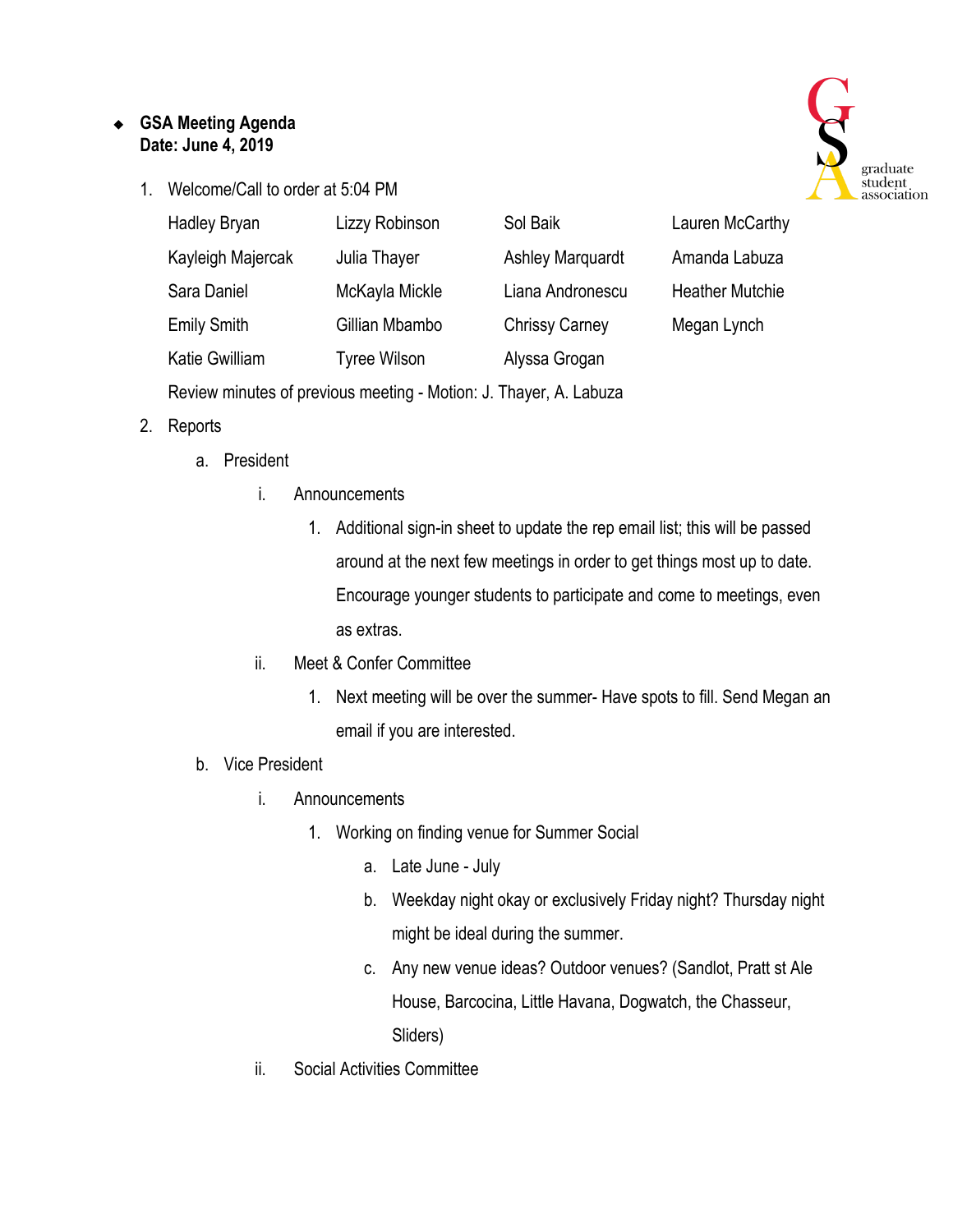- 1. Will reach out once the venue is booked!
- iii. USGA Announcements
	- 1. Call for two new GSA alternate senators!
		- a. Alternate senators only attend if permanent GSA senators are unable to attend a meeting.
	- 2. UM Shuttle will continue for the 2019-2020 school year! Check out the details at the shuttle site:<https://www.umaryland.edu/shuttlebus/>
	- 3. Safety updates from Police Chief Cary:
		- a. Changes for the next school year: mobile app for safety shuttle requests; free self defense classes; new alert system; hiring public information officer for the PD; comfort dog; rewards for safety awareness
		- b. Feel free to provide feedback at any time via email: acary@police.umaryland.edu
	- 4. Look out for new & improved UMB mobile app and changes to the ELM
- c. Treasurer
	- i. Account
		- 1. Current Balance: \$3868.85
	- ii. Finance Committee:
		- 1. Next Due Date: July 15th
	- iii. Student Group Funding:
		- 1. Budgeted for \$900/semester. Funding is on a reimbursement basis and all receipts must be handed over within one month of the date on the receipt.
		- 2. Budget requests MUST be submitted 1 week prior to GSA meetings so they can be emailed out to the GSA body.
- d. Secretary
	- i. Announcements: None
- e. Grad Council rep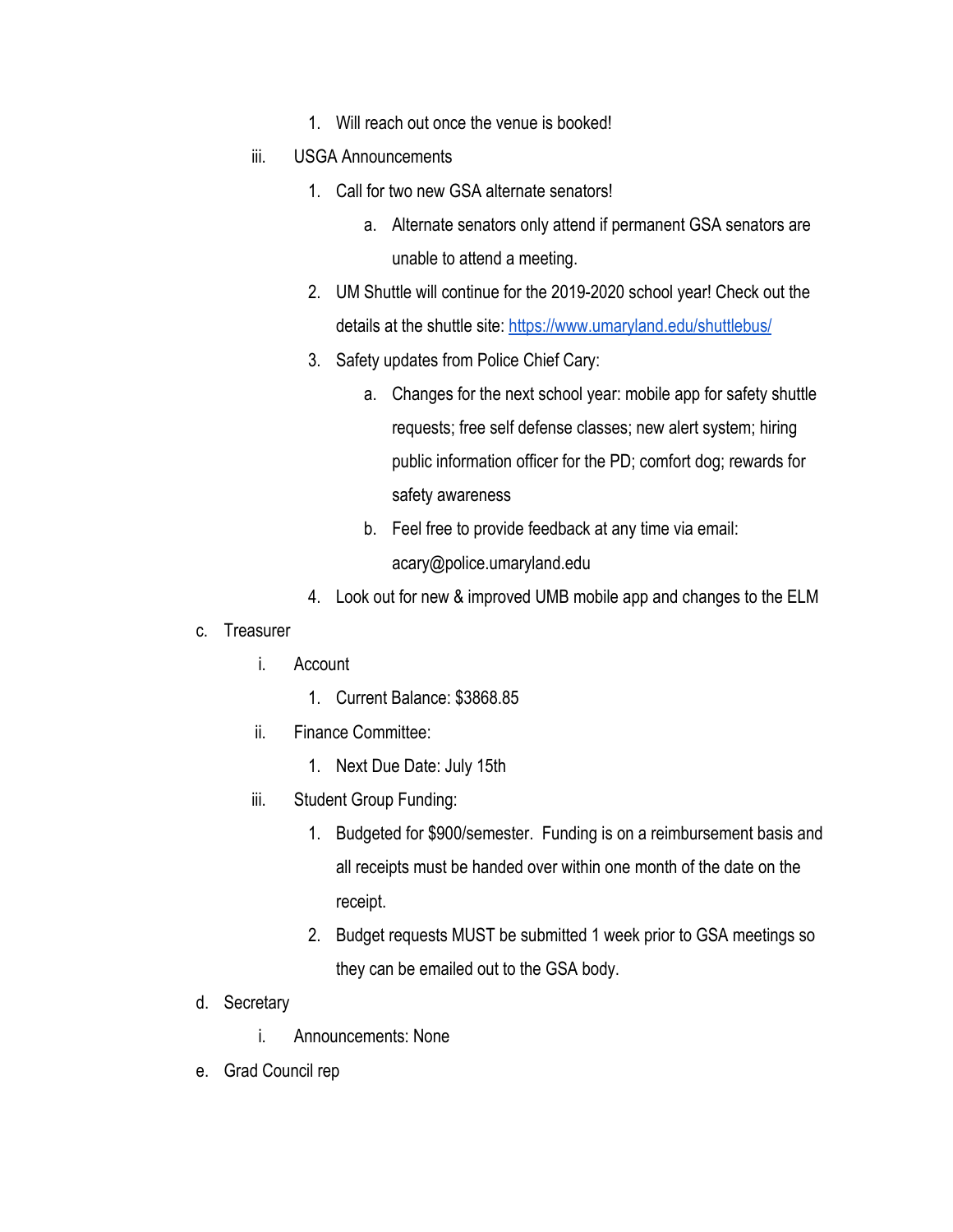- i. Announcements
- ii. U of M grad council
	- 1. A new masters program has been created and will begin this fall related to Medical Cannabis and Policy.
- iii. Professional Development Committee
	- 1. Congratulations to Mark Travassos, MD on receiving the Outstanding Mentor Award for this year and thank you to all of those who helped score sheets.
- f. PR
- i. Announcements: No Grad Gazette going out this month. The next gazette will be out the first Friday of September to kick off the school year. However, if there are any announcements about activities going on please let me know so I can update them on other social media outlets.
- ii. Volunteer
	- 1. BARCs volunteer event the weekend of July 13th! We will be walking dogs from 8:30am to 11:00am either Saturday or Sunday morning.

## g. Meyerhoff

- i. None
- h. NOVA
	- i. None
- 3. Old Business:
	- a. Grad Student Lounge
		- i. No update- floor plan still in progress
		- ii. Email Megan if you want to be involved!
	- b. Shuttle Bus Update- new contract will begin on Monday, Aug. 19
		- i. Monday through Friday, 6 a.m. to 11 a.m. and 3 p.m. to 11 p.m.
		- ii. Include the routes: 702 Mount Vernon, 703 Federal Hill, and 704 Canton/ Fells Point. Due to low ridership, the 701 BioPark/Midtown route will be eliminated,